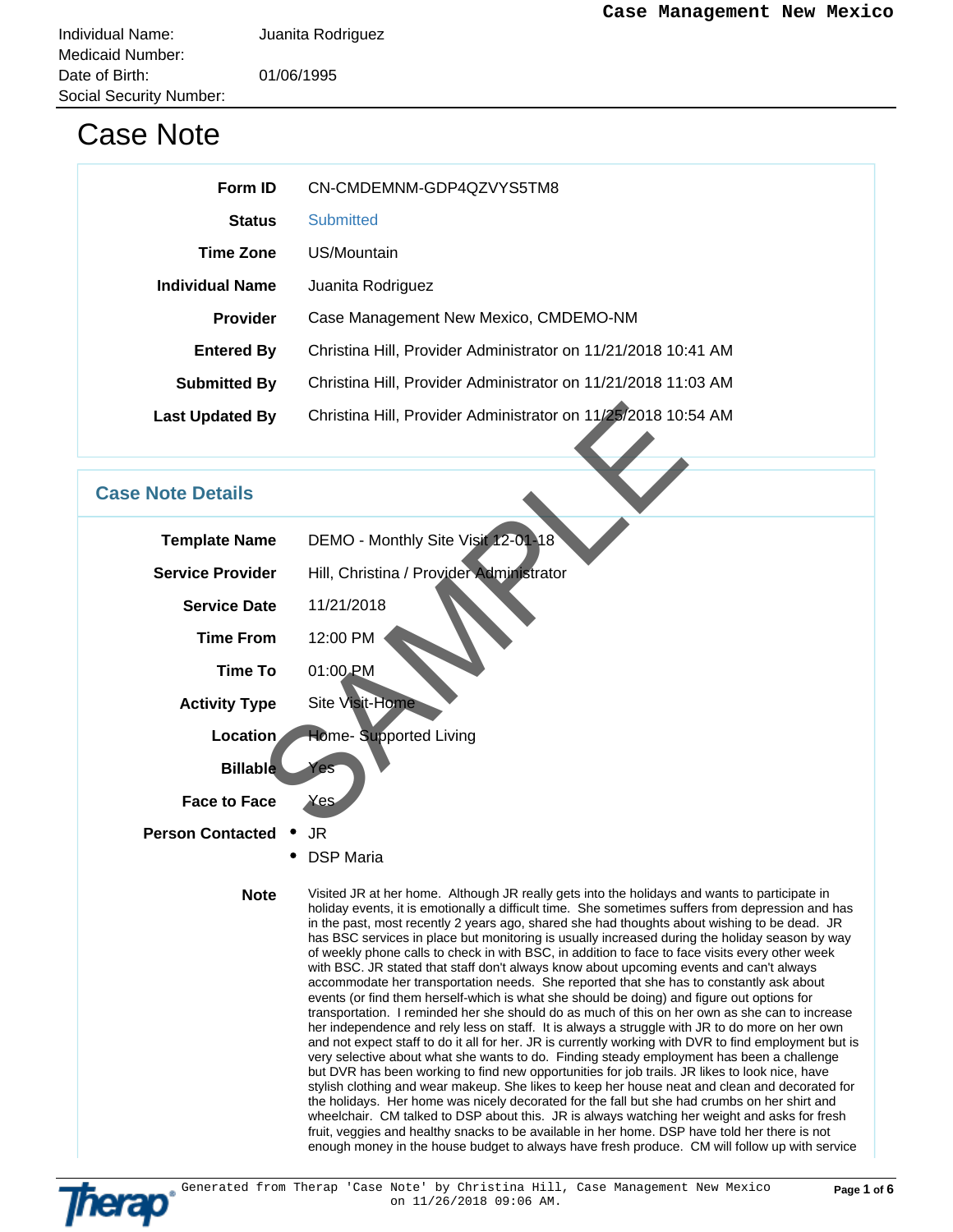Individual Name: Juanita Rodriguez Medicaid Number: Date of Birth: 01/06/1995 Social Security Number:

coordinator about how to accommodate JR's grocery requests. JR is due for her pre-ISP meeting and a vision appointment. CM will schedule pre-ISP for December before the holidays.

| <b>DDSD Site Visit 12-01-18</b>                                                                                                                                                                                                                           |                                                                                                                                                                                                                                                                                |  |
|-----------------------------------------------------------------------------------------------------------------------------------------------------------------------------------------------------------------------------------------------------------|--------------------------------------------------------------------------------------------------------------------------------------------------------------------------------------------------------------------------------------------------------------------------------|--|
| Question                                                                                                                                                                                                                                                  | <b>Answer</b>                                                                                                                                                                                                                                                                  |  |
| 1. Preparation for Visit: Summarize any<br>individual issues which should be addressed at<br>this visit based on preparatory work.                                                                                                                        | Reviewed GER-nothing noted. Reviewed Health<br>Tracker-make sure Vision appointment has been<br>scheduled, due December. Pre-ISP meeting needs<br>scheduled in December. Check on Juniata's holiday<br>plans, make sure DSP are assisting with scheduling<br>events and transp |  |
| 2. Rights: List any rights restrictions you<br>observed or learned about during the site visit.<br>Check all that apply.                                                                                                                                  | Limited or no privacy                                                                                                                                                                                                                                                          |  |
| 3. Rights: List any noted concerns with DSP<br>awareness of important rights issues for the<br>person. Check all that apply.                                                                                                                              | DSP not aware of important rights                                                                                                                                                                                                                                              |  |
| 4. Rights Summary: Provide overall summary<br>and detail of any positive observations and/or<br>additional concerns, essential information which<br>provides evidence for responses, and/or<br>important detail needed to explain responses               | DSP hovered over CM & JR. CM asked for time to<br>speak with JR 1:1 and explained CM would follow up<br>with DSP later. JR asked DSP if she could talk in her<br>room with CM-should not have to ask to go into room<br>with CM in her own home. DSP should allow privacy      |  |
| 5. Individual Satisfaction: List any concerns<br>identified regarding individual satisfaction.<br>Check all that apply.                                                                                                                                   | Not satisfied with level of choice offered in determining<br>personal schedule<br>Not satisfied with level of involvement in meal planning<br>and choice of meals<br>Not satisfied with access to transportation                                                               |  |
| 6. Individual Satisfaction: List any concerns the<br>person has with the ISP. Check all that apply.                                                                                                                                                       | Not satisfied with the support he/she is receiving to<br>accomplish his/her goals                                                                                                                                                                                              |  |
| 7. Individual Satisfaction: Is the person currently<br>satisfied with his/her job status?                                                                                                                                                                 | Currently not working but wants to work                                                                                                                                                                                                                                        |  |
| 8. Individual Satisfaction Summary: Individual<br>Satisfaction Summary: Based on above<br>responses and any additional information<br>gathered, how satisfied is the person with<br>current services, choices, providers,<br>relationships, and supports? | Mostly                                                                                                                                                                                                                                                                         |  |

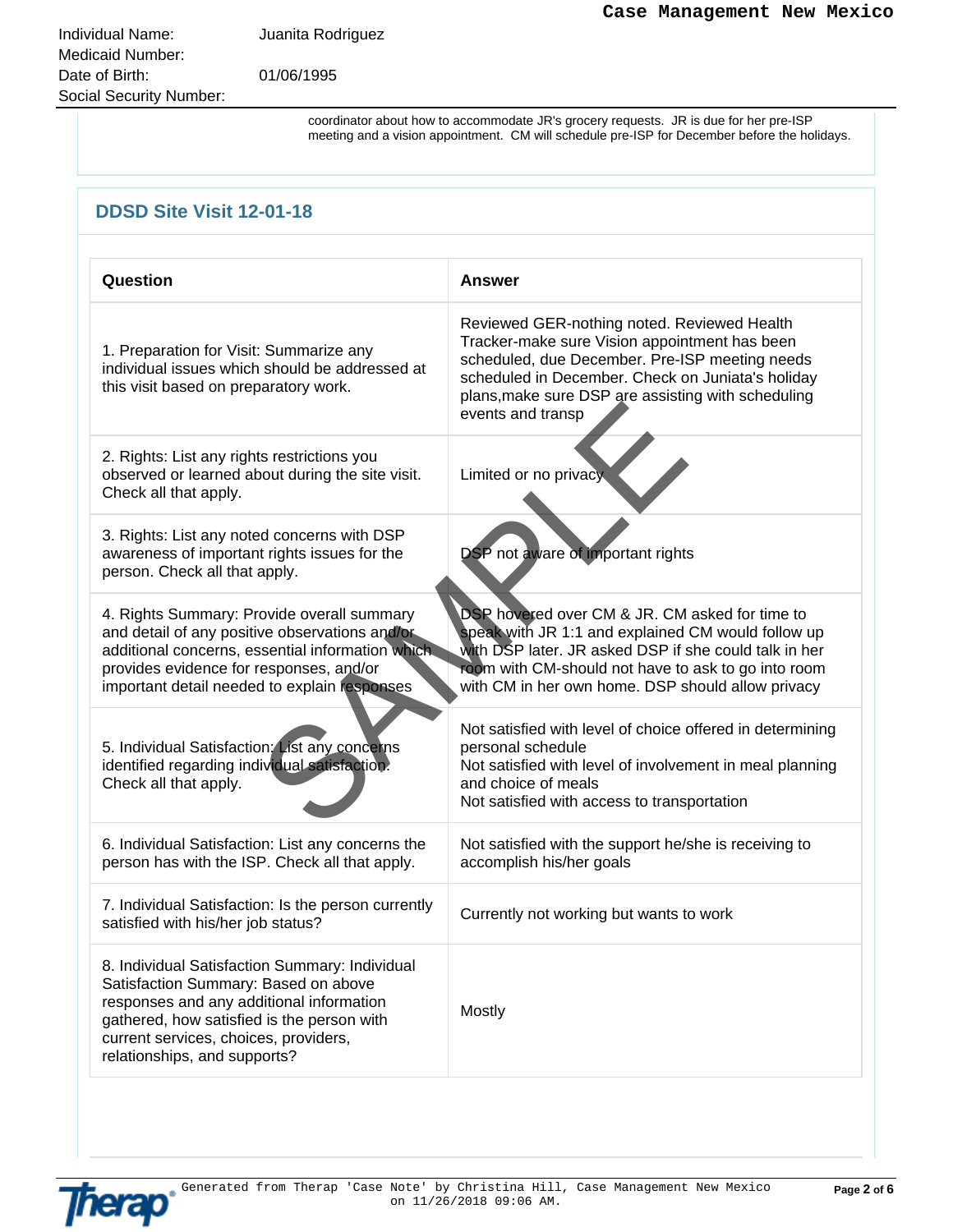|                                                                                                                                                                                                                                           | Case Management New Mexico                                                                                                                                                                                                                                           |
|-------------------------------------------------------------------------------------------------------------------------------------------------------------------------------------------------------------------------------------------|----------------------------------------------------------------------------------------------------------------------------------------------------------------------------------------------------------------------------------------------------------------------|
| Individual Name:<br>Juanita Rodriguez                                                                                                                                                                                                     |                                                                                                                                                                                                                                                                      |
| <b>Medicaid Number:</b>                                                                                                                                                                                                                   |                                                                                                                                                                                                                                                                      |
| 01/06/1995<br>Date of Birth:<br><b>Social Security Number:</b>                                                                                                                                                                            |                                                                                                                                                                                                                                                                      |
|                                                                                                                                                                                                                                           |                                                                                                                                                                                                                                                                      |
| 9. Individual Satisfaction Summary: Provide<br>detail of any positive observations and/or<br>additional concerns, essential information which<br>provides evidence for responses, and/or<br>important detail needed to explain responses. | JR wants to participate in holiday activities but needs<br>help scheduling & with transportation-says staff don't<br>make this a priority for her. JR wants more fresh fruit &<br>veg but DSP say no budget for that. Wants more job<br>trials and resumes submitted |
| 10. Environment: List any concerns with the<br>environment at home or agency operated<br>facility. Check all that apply.                                                                                                                  | No concerns identified at this site visit                                                                                                                                                                                                                            |
| 11. Environment Summary: Provide detail of<br>any positive observations as well as additional<br>concerns, essential information which provides<br>evidence for responses, and/or important detail<br>needed to explain responses.        | JR house clean and decorated for holidays as she likes.<br>No concerns observed or stated by JR at this time.                                                                                                                                                        |
| 12. Equipment: List any equipment in a person's<br>ISP that is not present and functioning at the<br>site if applicable to the person. Check all that<br>apply.                                                                           | No concerns identified during the site visit                                                                                                                                                                                                                         |
| 13. Equipment Summary: List the specific items<br>seen and working as well as those that were<br>seen but not functioning or not being used as<br>indicated. Explain follow up action needed.                                             | JR wheelchair observed to be in good working<br>condition. iPad was used during visit to look at<br>upcoming events-was charged and working. No<br>concerns stated or observed at this time.                                                                         |
| 14. Health: List any concerns with the<br>presentation of the person observed during the<br>site visit. Check all that apply.                                                                                                             | General appearance (clothing, grooming, etc.)                                                                                                                                                                                                                        |
| 15. Health: List any changes in health status<br>identified at the site visit. Check all that apply.                                                                                                                                      | Changes in activity level, mood, or other typical<br>behavior/routines that may indicate a health concern                                                                                                                                                            |
| 16. Health: At least quarterly, list any missing,<br>inaccurate, or outdated health related<br>documents that belong at the setting or should<br>be electronically accessible to DSP. Check all<br>that apply.                            | <b>CARMP</b>                                                                                                                                                                                                                                                         |
| 17. KPI #2: Health (Medical Appointments):<br>How many health-related appointments have<br>been completed during the calendar month prior<br>to this month's site visit?                                                                  | 1                                                                                                                                                                                                                                                                    |
| 18. KPI #2: Health (Medical Appointments) How<br>many health-related appointments should have<br>been completed during the calendar month prior<br>to this month's site visit?                                                            | 1                                                                                                                                                                                                                                                                    |

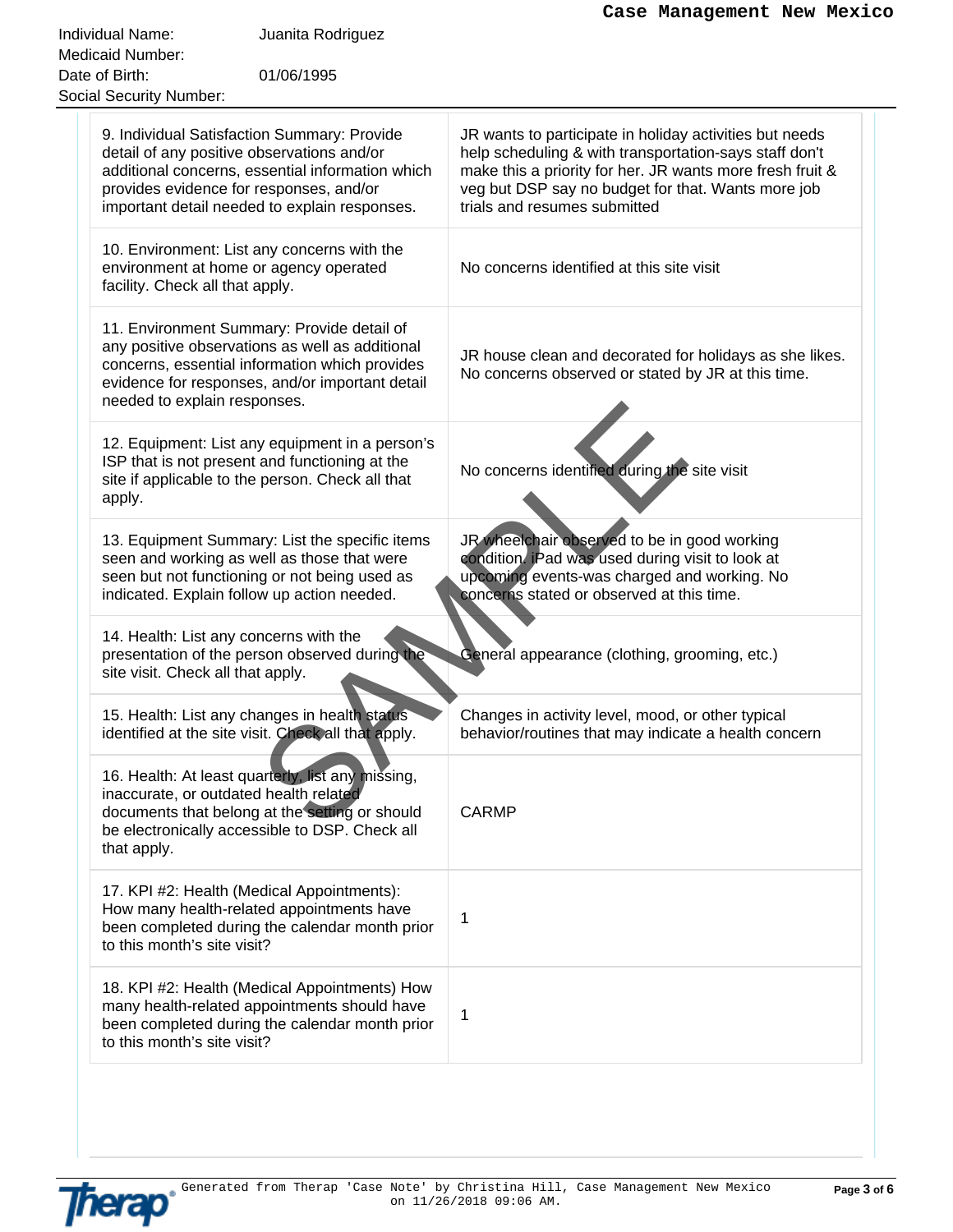| Individual Name:<br>Juanita Rodriguez<br><b>Medicaid Number:</b>                                                                                                                                                            |                                                                                                                                                                                                                                                                        |
|-----------------------------------------------------------------------------------------------------------------------------------------------------------------------------------------------------------------------------|------------------------------------------------------------------------------------------------------------------------------------------------------------------------------------------------------------------------------------------------------------------------|
| Date of Birth:<br>01/06/1995<br><b>Social Security Number:</b>                                                                                                                                                              |                                                                                                                                                                                                                                                                        |
| 19. Health (Medical Appointments): Based on<br>preparation and completion of this site visit, list<br>appointments that should be scheduled timely<br>(e.g. swallow study ordered but not scheduled.)                       | Vision appointment needs to be scheduled in December                                                                                                                                                                                                                   |
| 20. Health: Are there any observable,<br>documented or reported concerns that indicate<br>the need for a referral to or consultation with an<br>existing or new therapy discipline?                                         | No (explained in Health Summary below)                                                                                                                                                                                                                                 |
| 21. Health Summary: Provide detail of any<br>additional concerns, essential information which<br>provides evidence for responses, and/or<br>important detail needed to explain responses.                                   | JR has crumbs on her shirt and w/c from lunch. DSP<br>should help her brush off crumbs since she can't on her<br>own. Page 2 of CARMP missing. Follow up that vision<br>appt. gets scheduled for Dec. Mood a little down-usually<br>occurs at around holidays-tell BSC |
| 22. Behavior: List any behavior plans that DSP<br>are not aware of when applicable to the person.<br>Check all that apply.                                                                                                  | DSP aware of all applicable plans                                                                                                                                                                                                                                      |
| 23. Behavior: At least quarterly, list any<br>applicable behavior plans missing from the<br>service setting or electronically accessible, as<br>applicable to the person. Check all that apply.                             | No plans missing                                                                                                                                                                                                                                                       |
| 24. Behavior: Are there any observable,<br>documented or reported behaviors that indicate<br>a referral to an existing or new BSC is needed?                                                                                | Yes (explained in Behavior Summary below)                                                                                                                                                                                                                              |
| 25. Behavior Summary: Provide detail of any<br>positive observations and/or additional<br>concerns, essential information which provides<br>evidence for responses, and/or important detail<br>needed to explain responses. | JR seemed a little down but this is normal for holiday<br>season. Let BSC know to start checking in more<br>frequently to monitor for signs of depression or suicide.                                                                                                  |
| 26. Service Delivery: List DSP interactions with<br>the person that demonstrate dignity and respect<br>for the person. Check all that apply.                                                                                | DSP include the person in developing his/her schedule<br>DSP provide the person with information and<br>opportunities to make informed choices<br>DSP communicate appropriately with the person,<br>showing respectful tone                                            |
| 27. Service Delivery: Does the person have the<br>level of support needed at the setting?                                                                                                                                   | Yes (explained in Service Delivery Summary below)                                                                                                                                                                                                                      |
| 28. KPI #3: Service Delivery: (CCS in<br>Non-Disability Specific Settings)- Is the person<br>accessing CCS in a non-disability specific<br>setting?                                                                         | Yes                                                                                                                                                                                                                                                                    |

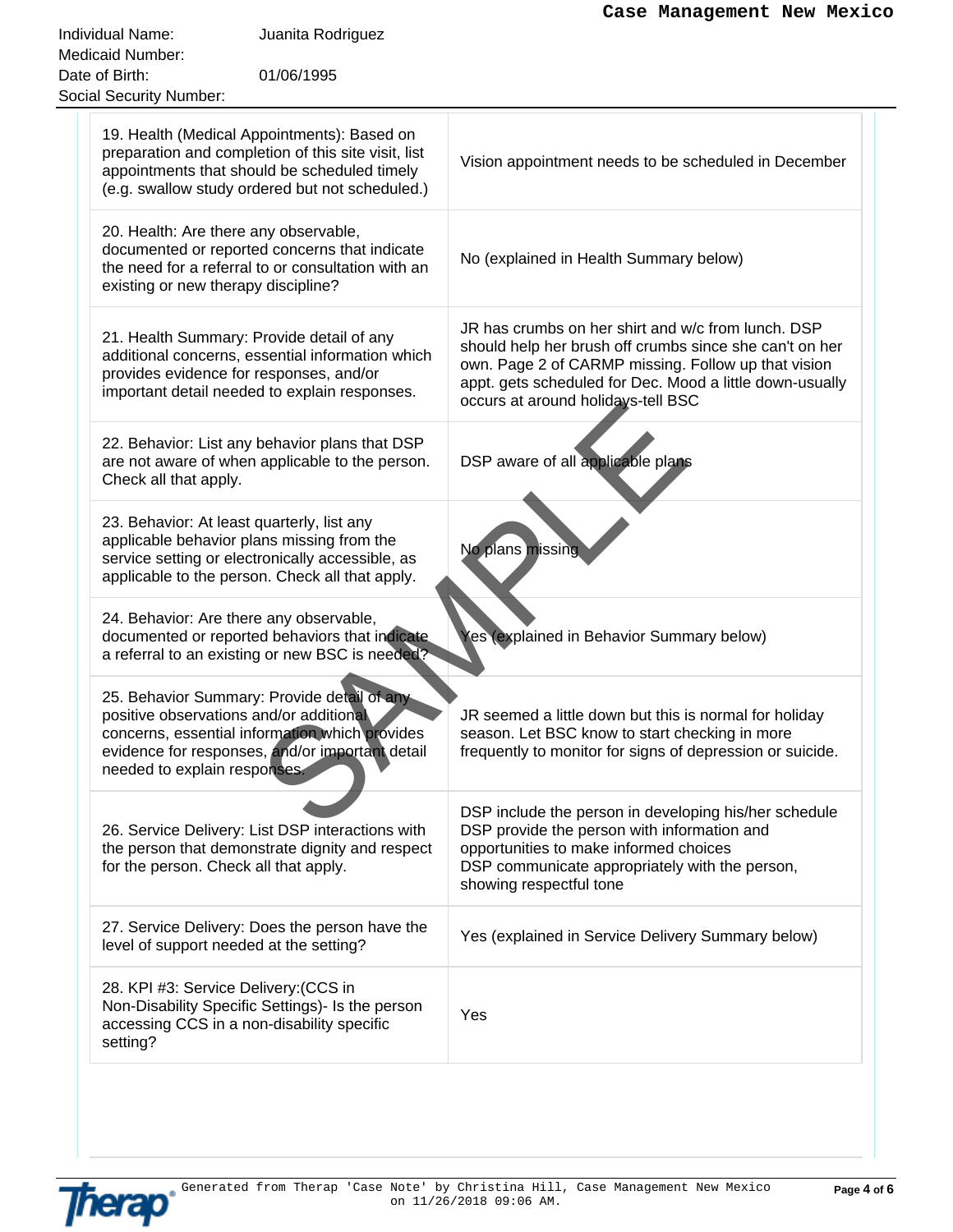|                                                                                                                                                                                                                                         | Case Management New Mexico                                                                                                                                                                                                                                                |
|-----------------------------------------------------------------------------------------------------------------------------------------------------------------------------------------------------------------------------------------|---------------------------------------------------------------------------------------------------------------------------------------------------------------------------------------------------------------------------------------------------------------------------|
| Individual Name:<br>Juanita Rodriguez                                                                                                                                                                                                   |                                                                                                                                                                                                                                                                           |
| <b>Medicaid Number:</b><br>01/06/1995<br>Date of Birth:                                                                                                                                                                                 |                                                                                                                                                                                                                                                                           |
| <b>Social Security Number:</b>                                                                                                                                                                                                          |                                                                                                                                                                                                                                                                           |
|                                                                                                                                                                                                                                         |                                                                                                                                                                                                                                                                           |
| 29. Service Delivery Summary: Provide detail of<br>any positive observations as well as additional<br>concerns, essential information which provides<br>evidence for responses, and/or important detail<br>needed to explain responses. | CM observed DSP talking to JR respectfully. DSP gave<br>JR information about upcoming event and allowed JR to<br>make an informed choice about participation and<br>transportation option. JR talked about shopping and<br>taking train to get to movies during CCS.      |
|                                                                                                                                                                                                                                         |                                                                                                                                                                                                                                                                           |
| 30. ISP: Is the complete ISP, including TSS and<br>WDSI's, current and accessible to the DSP at<br>the site?                                                                                                                            | Yes                                                                                                                                                                                                                                                                       |
| 31. ISP: Can DSP describe essential elements<br>of the ISP?                                                                                                                                                                             | Yes                                                                                                                                                                                                                                                                       |
| 32. ISP: Can DSP describe their role in<br>implementing TSS and WDSI's?                                                                                                                                                                 | Partial                                                                                                                                                                                                                                                                   |
| 33. ISP: Is work on Desired Outcomes<br>documented or demonstrated?                                                                                                                                                                     | Partial (Explained in ISP summary below)                                                                                                                                                                                                                                  |
| 34. KPI #1: (ISP Implementation): Does the<br>balance of the evidence suggest that the ISP is<br>being implemented?                                                                                                                     | Partial                                                                                                                                                                                                                                                                   |
| 35. ISP: Are there any significant health,<br>behavior, individual preferences, other life<br>changes or other notable issues that may<br>suggest the need to revise the ISP?                                                           | No (explained in summary below)                                                                                                                                                                                                                                           |
| 36. ISP Summary: Provide detail of any<br>additional concerns, essential information which<br>provides evidence for responses, and/or<br>important detail needed to explain responses.                                                  | CM asked open ended questions to DSP about<br>outcomes. DSP knew what outcomes were and how to<br>support JR but assists more than necessary.<br>Documentation shows outcomes not worked on at<br>frequency in ISP.CM explained to DSP to only provide<br>verbal prompts. |
| 37. ANE: Are there any reportable incidents<br>identified during the site visit?                                                                                                                                                        | No                                                                                                                                                                                                                                                                        |
| 38. ANE: Do DSP know how to report ANE?                                                                                                                                                                                                 | Yes                                                                                                                                                                                                                                                                       |
| 39. ANE: Is the IASP being followed (when<br>applicable)?                                                                                                                                                                               | NA- No known ANE report                                                                                                                                                                                                                                                   |
| 40. ANE: If an ANE investigation was opened,<br>check the response that applies since last site<br>visit.                                                                                                                               | Not applicable - No open ANE investigation.                                                                                                                                                                                                                               |
| 41. ANE: If an ANE investigation was opened,<br>check the response that applies since last visit.                                                                                                                                       | Not applicable - No open ANE investigation.                                                                                                                                                                                                                               |